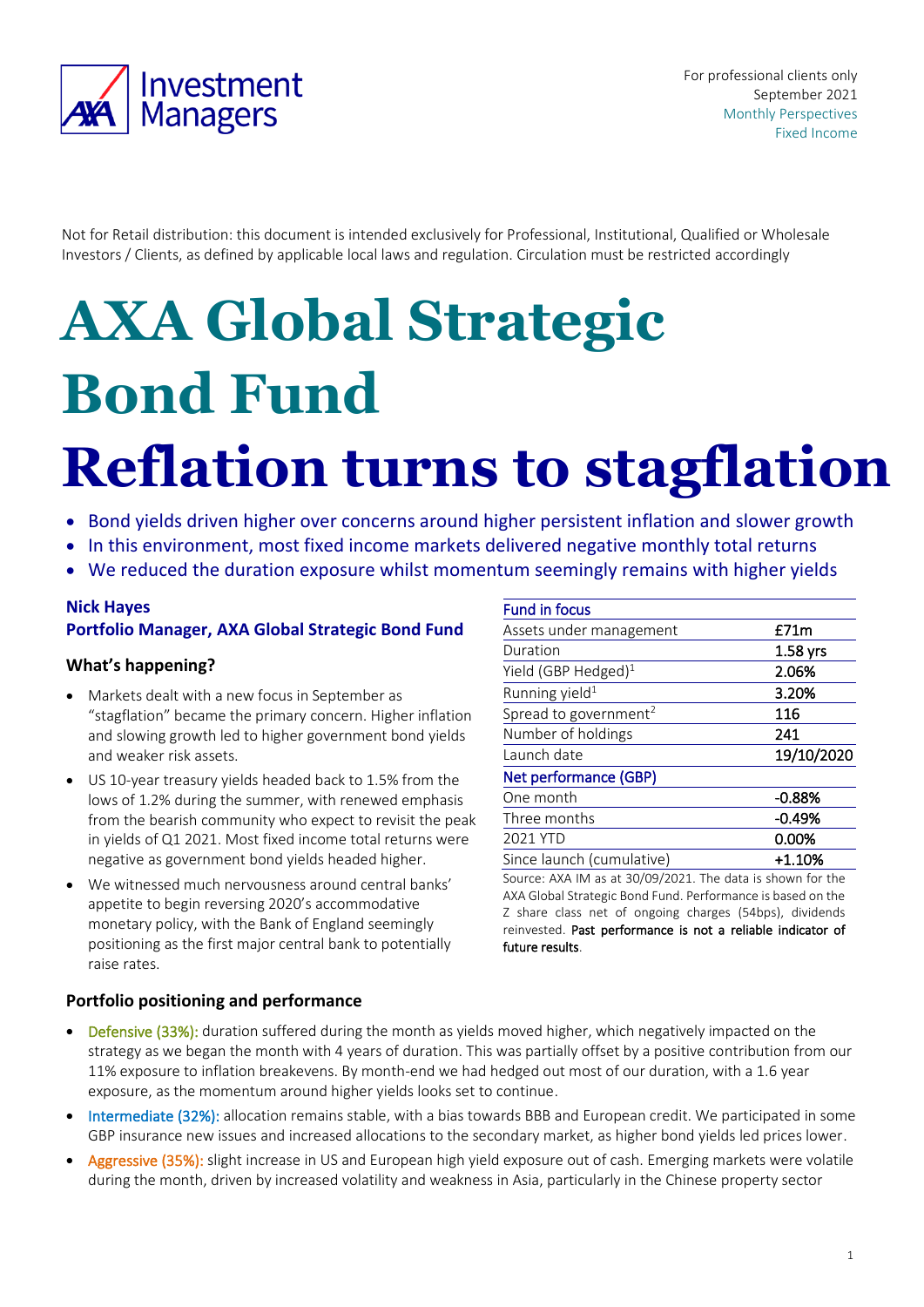

For professional clients only September 2021 Monthly Perspectives Fixed Income

which we have exited, although over the medium term we expect to find attractive opportunities. Our biggest allocation remains to US high yield, which delivered a flat monthly return, thereby outperforming many negative returns across fixed income.

## **Outlook**

- 2021 appears to be ending as it started, with bond yields driven higher around concern for higher inflation and less central bank support. Although inflation is certainly elevated, for longer than expected, there is still a view that it is transitory and should head lower over coming quarters.
- Central banks' response will be key and, should they prove to be less tolerant than many investors expect, we could see some volatility from both interest rate and credit sensitive assets. However, for most of 2021 we have seen government bond yields lower than many predicted as the continued "passive" demand from investors such as central banks and financially regulated entities remains a very positive flow dynamic.
- We do not see this environment changing materially and would view the current spike higher in yields as another opportunity to add duration and deliver decent returns in the medium term.

# **Credit rating breakdown**

| Category          | <b>Rating</b>          | <b>Total</b> |
|-------------------|------------------------|--------------|
| <b>Defensive</b>  | Cash                   | 1.5%         |
|                   | AAA                    | 10.1%        |
|                   | AA                     | 21.2%        |
|                   | <b>Total</b>           | 32.8%        |
| Intermediate      | ΑA                     | 1.2%         |
|                   | Α                      | 3.2%         |
|                   | <b>BBB</b>             | 28.0%        |
|                   | <b>Total</b>           | 32.4%        |
| <b>Aggressive</b> | ΑA                     | 0.0%         |
|                   | Α                      | 0.2%         |
|                   | <b>BBB</b>             | 3.1%         |
|                   | <b>BB</b>              | 12.9%        |
|                   | B                      | 12.2%        |
|                   | <b>CCC &amp; Below</b> | 6.2%         |
|                   | Not rated              | 0.2%         |
|                   | Total                  | 34.8%        |
| Total             |                        | 100.0%       |

## **Portfolio breakdowns**

| <b>Strategy breakdown</b> |        |
|---------------------------|--------|
| Defensive                 | 32.8%  |
| Intermediate              | 32.4%  |
| Aggressive                | 34.8%  |
| Total                     | 100.0% |



| Defensive breakdown          | 32.8% |
|------------------------------|-------|
| US Government Bonds          | 14.6% |
| Core Europe Government Bonds | 6.1%  |
| Rest of World Governments    | 0.0%  |
| Inflation-Linked Bonds       | 10.6% |
| Cash                         | 1.5%  |



| Intermediate breakdown    | 32.4%            |
|---------------------------|------------------|
| US IG Credit              | 10.1%            |
| Euro & Sterling IG Credit | 22.4%            |
| Periphery Governments     | 0.0 <sub>%</sub> |



| Aggressive breakdown                   | 34.8%         |
|----------------------------------------|---------------|
| Emerging Markets (HC 9.0%/LC 0%/FX 0%) | 9.0%          |
| US High Yield                          | <b>VI7.1%</b> |
| European High Yield                    | <b>8.6%</b>   |



| Derivatives breakdown | -44.1%   |
|-----------------------|----------|
| <b>Bond Futures</b>   | $-31.9%$ |
| Credit Default Swaps  | $-12.2%$ |

Source: AXA IM as at 30/09/2021.

(1) Yield figures quoted will vary in the future and are not guaranteed.

(2) Average credit spread relative to government bonds.

No assurance can be given that the AXA Global Strategic Bond Fund will be successful. Investors can lose some or all of their capital invested. The AXA Global Strategic Bond Fund is subject

to risks including counterparty risk, derivatives risk, geopolitical risk, interest rate risk, securitised assets or CDO assets risk, emerging market risk, liquidity risk, credit risk, risks linked to investments in sovereign debt, high yield bonds risk and contingent convertible bonds ("CoCos") risk. Further explanation of the risks associated with an investment in this fund can be found in the prospectus.